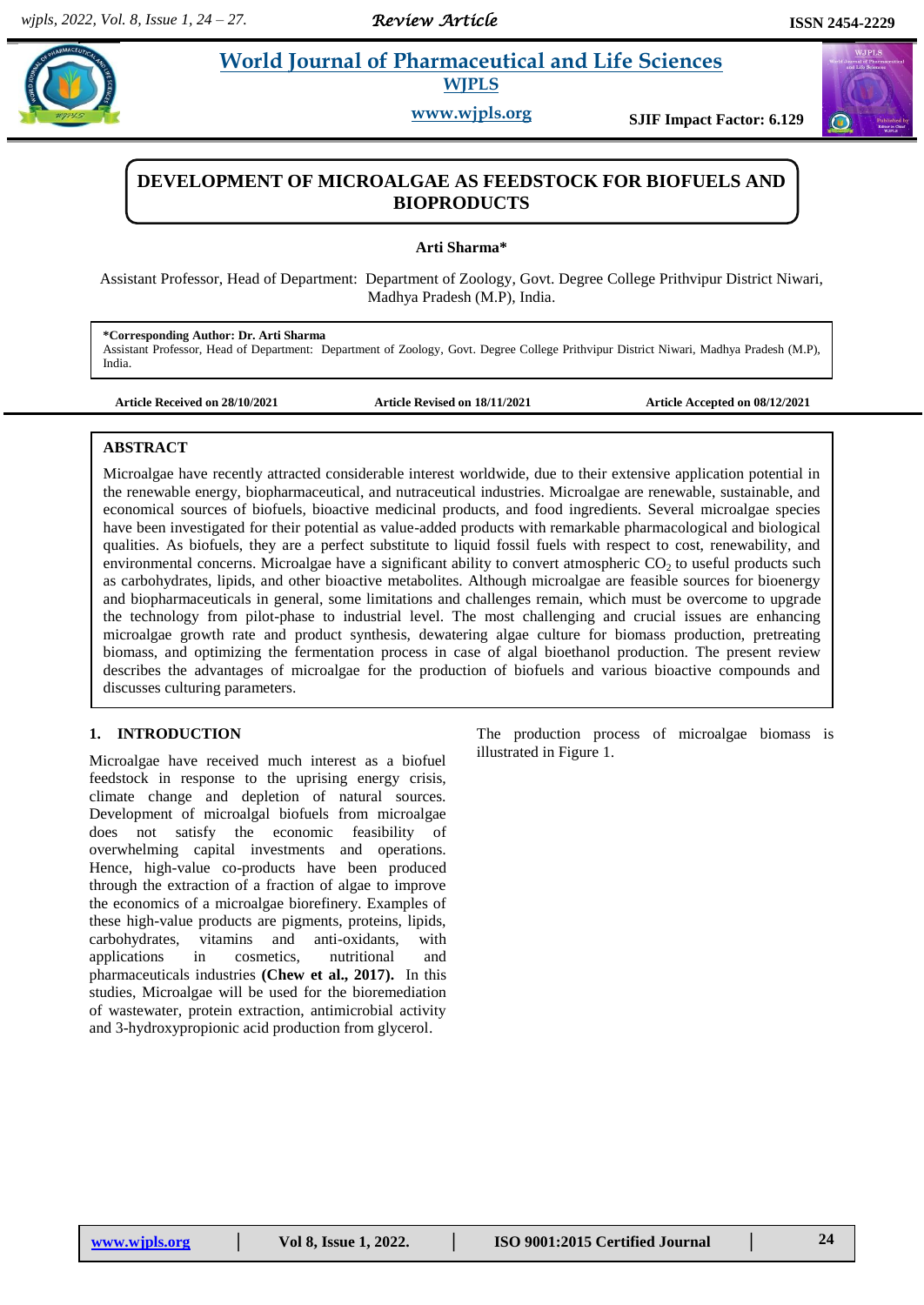

**Figure 1: Considerations for production of microalgae biomass in wastewater and the methods of harvesting, quantification and final utilizations (Jais et al., 2017).**

### **2. Biorefinery of Microalgae: Protein extraction**

Microalgae have been classified as a rich source of protein for animal and human consumption, with concentrations up to 60% (dry weight). Nevertheless, little has been done to determine the structure and possible application of several protein fraction present into the cells. Further, isolation of microalgae protein has been approached for laboratory studies and there are not reports over protein fractionation for industrial

applications. Hence, the aim of this research is to get a better understanding of the protein fractionation in microalgae and to explore possible applications in food industry.

#### **Approach**

Protein can be isolated by alkaline hydrolysis method. Whole methodology of proteins isolation is being shown in Figure 1.



**Figure 1: Alkaline hydrolysis method.**

Quantification will be carried out by Lowry assay or Bradford assay. The biomass amino acid composition was determined using a well-known standard method **(Moore and Stein, 1948)**. The samples will be

hydrolyzed with 6 N hydrochloric acid at 103°C for 24 h. Then, the hydrolyzed material was adjusted to pH 2.2 with 6 N NaOH and stabilized with a pH 2.2 citrate buffer solution. The final solution will be then filtered to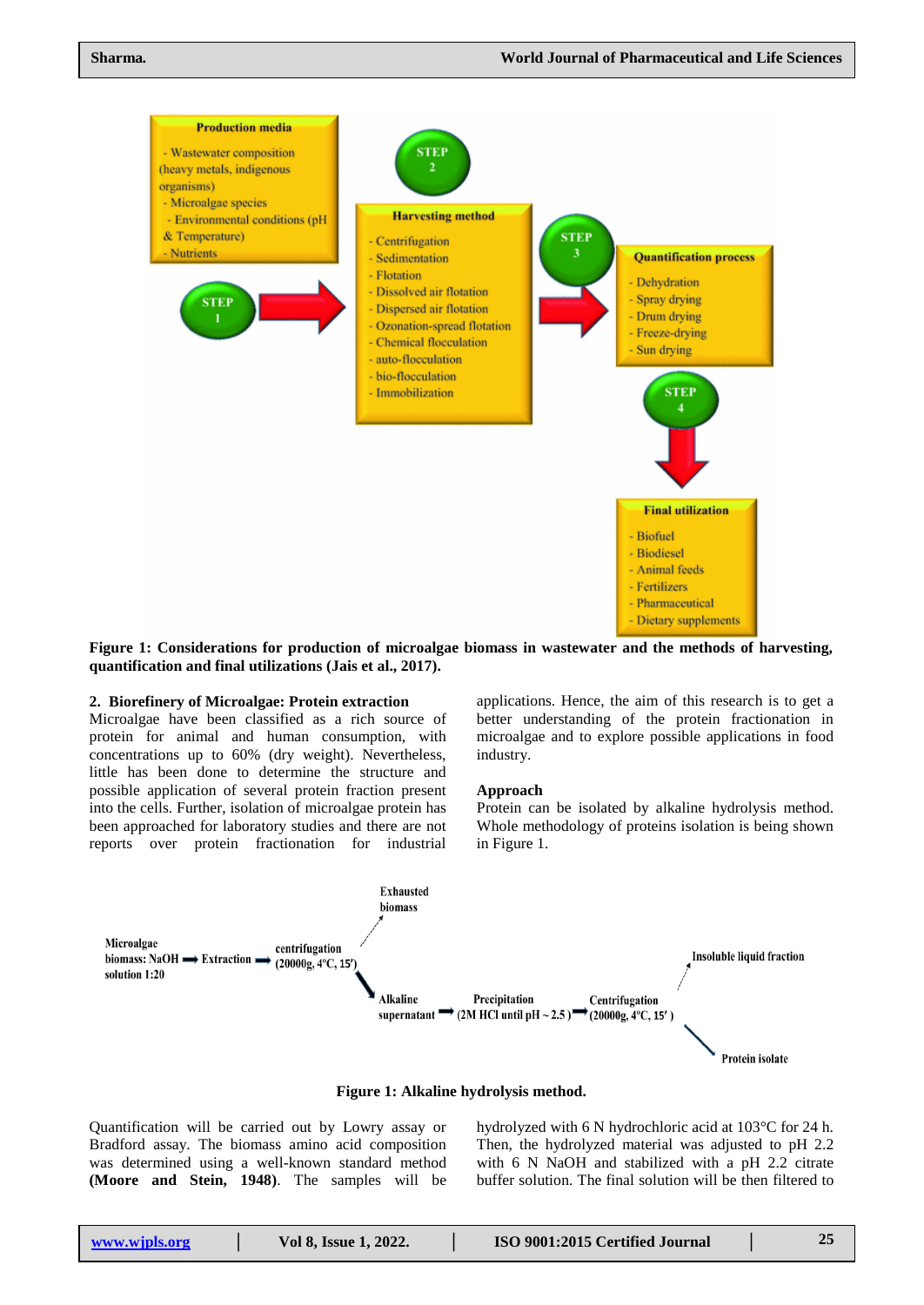remove any residual solids remaining in the solution. The analysis was performed by using an amino acid analyzer Biochrome.

### **Significance**

Extracted protein fraction can be used as raw material for productions of food specialties. For example, proteins for encapsulation, food structural compounds, paper coating, adhesives, edible coating, or the protein hydrolysis that leads to free amino acids production.

# **3. Potential of microalgae in bioremediation of waste water**

Microalgae have several industrial applications that can lower the cost of biofuel co-production. Among these coproduction applications, environmental and wastewater bioremediation are increasingly important. Heavy metal

pollution and its implications for public health and the environment have led to increased interest in developing environmental biotechnology approaches. Huge load of wastes from industries, domestic sewage and agriculture practices find their way into rivers, pond resulting in large scale deterioration of water quality leading to the availability of potable water **(Bilal et al., 2018)**. There is an urgent need to screen and develop efficient microalgae for the bioremediation of waste water.

### **Approach**

In this studies, biosorption **(Bilal et al., 2018)** and bioaccumulation approach has been used to remove heavy metal ions from wastewaters. Figure 2 illustrated the scheme of the biosorption and bioaccumulation processes for heavy metal ions.



**Figure 2: Mechanism of heavy metals removal by microorganisms. It was proposed based on the previous studies (Al-Gheethi et al., 2015).**

# **Significance**

Algal bioremediation is considered as an efficient and environmentally safe technology for inexpensive decontamination of polluted systems. It is widely used for heavy metal removal from waste water.

# **4. Antimicrobial Activities of the Extracts of microalgae**

Microalgae contain pharmacologically active compounds such as phlorotannins, fatty acids, polysaccharides, peptides, and terpenes which combat bacterial invasion. The resistance of pathogenic bacteria to existing antibiotics has become a global epidemic. Algae derivatives have shown promise as candidates in novel, antibacterial drug discovery **(Shannon and Abu-Ghannam, 2016)**. In the present study, we will describe

the antimicrobial characteristics of methanol extracts of some microalgae.

#### **METHODOLOGY**

Microalgae samples was counted and concentrated by centrifugation. Subsequently, the pellet was washed with phosphate buffer. The resulting samples was sonicated with a sonicator, and re-centrifuged. A 60% methanol was added to the pellet in a ratio of the initial algae sample of 5 g to 20 mL of methanol. The resulting sample was re-centrifuged. The supernatant was then filtered with 0.22 μm filters and the resulting methanol extract was utilized. The results of antimicrobial activity are expressed as algal cells/mL. Minimum Inhibitory Concentration (MIC) of extracts from microalgae determined using the broth microdilution method,